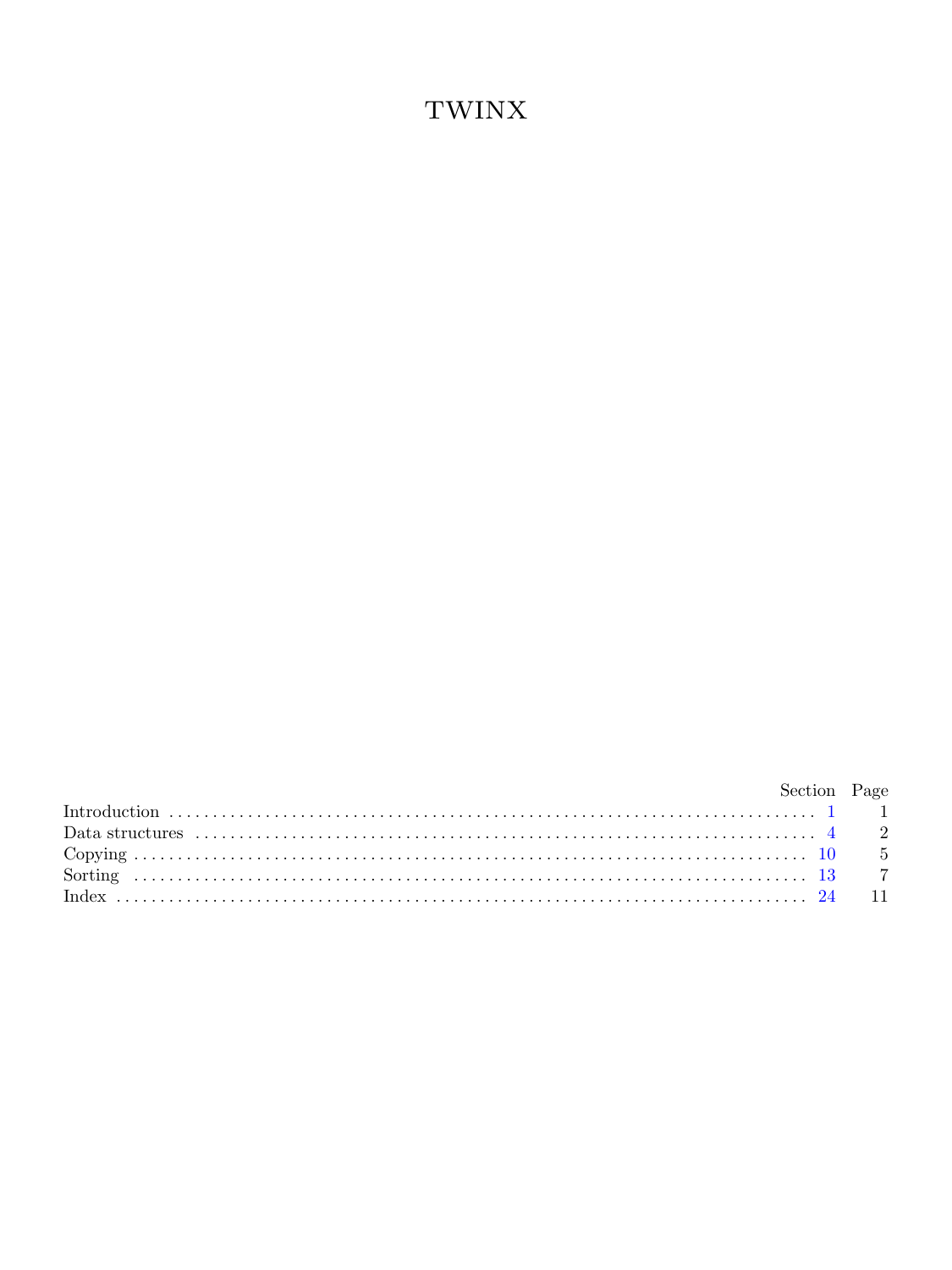<span id="page-1-0"></span>March 21, 2022 at 18:47

1. Introduction. This short program compiles a master index for a set of programs that have been processed by CTWILL. To use it, you say, e.g., twinx \*.tex >index.tex. The individual programs should define their names with a line of the form '\def\title{NAME}'.

## #include <stdio.h>

```
\langle4 \rangleGlobal variables 2 \rangle\langle5 \ranglemain(argc, argv )
       int argc;
       char *argv [ ];
  {
     \langle9\rangle;
     \{Initialize the data structures 8}{3};
     while (-argc) {
       f \leftarrow \text{fopen} (* + + argv, "r");
       if (\neg f) fprintf (stderr, "twinx: Couldn't open file %s for reading!\n", *argv);
       else {
          \langle Scan file f until coming to the title 3\rangle;
          fclose(f); \; strongly(*aryv + strlen(*aryv) - 3, "idx", 3); \; f \leftarrow fopen(*aryv, "r");if (\neg f) fprintf (stderr, "twinx: Couldn't open file %s for reading!\n", *argv);
          else {
            \langle10\rangle;
            fclose(f);}
       }
     }
     \langle13\rangle;
     return 0;
  }
2. #define buf\_size 100 \rightarrow input lines won't be this long \triangleleft\langle Global variables 2\rangle \equivFILE *f;
  char buf [buf\_size];
  char title [buf_size];
  char cur_name[buf_size];
See also sections 7 and 18.
This code is used in section 1.
3. \langle Scan file f until coming to the title 3 \rangle \equivwhile (1) {
     if (fgets (buf,buf\_size, f) \equiv \Lambda) {
       fprint(fstderr, "twinx: \text{in}[no_title_found_tin_tfile_t\%s)\n", *argv); title[0] \leftarrow ' \0'; break;}
    if (strncmp(buf, "\\def\\tilde{\", 11}) \equiv 0) { register char *p, *q;
       for (p \leftarrow \text{buf} + 11, q \leftarrow \text{title}; *p \wedge *p \neq ''; p++) *q++ \leftarrow *p;*q \leftarrow \text{'\`0': break:}}
  }
```
This code is used in section 1.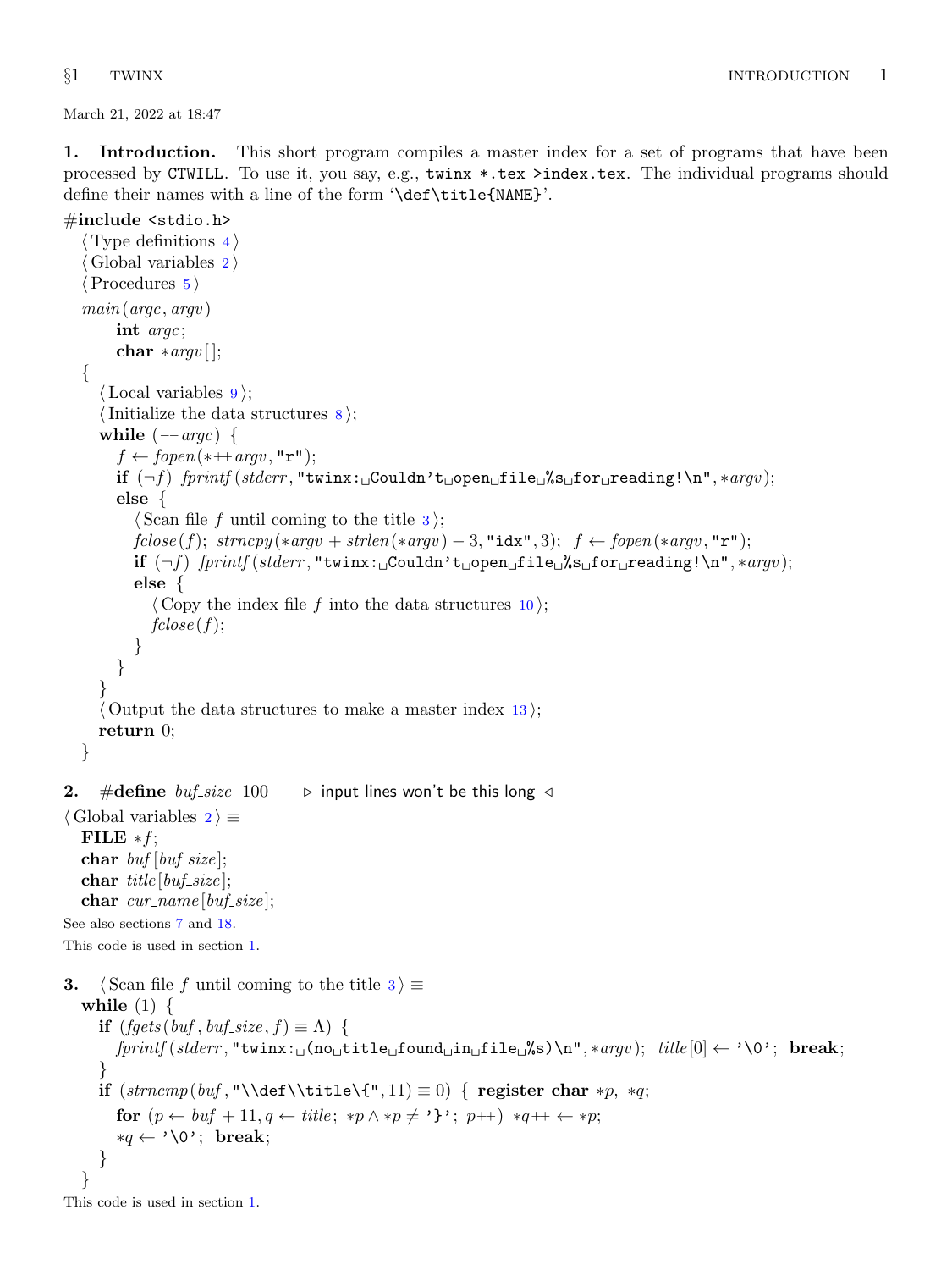## <span id="page-2-0"></span>2 DATA STRUCTURES TWINX 64

4. Data structures. Our main task is to collate a bunch of texts associated with keys that have already been sorted. It seems easiest to do this by repeatedly merging the new data into the old, even though this means we'll be passing over some of the same keys 30 times or more; the computer is fast, and this program won't be run often.

Further examination shows that a merging strategy isn't so easy after all, because the sorting done by CTWILL (and by CWEAVE) is weird in certain cases. When two index entries agree except for their "ilk," the order in which they appear in the index depends on the order in which they appear in the program. Thus, they might well appear in different order in two of the indexes we are merging. (There's also another glitch, although not quite as devasting: When two index entries have the same letters and the same ilk, but differ with respect to uppercase versus lowercase, the order in which they appear depends on the hash code used in CWEB's common.w code!)

So we'll use Plan B: All index entries will first be copied into a long list. The list will almost always consist of many sorted sublists, but we will not assume anything about its order. After all the copying has been done, we will use a list-merge sort to finish the job.

The data structure is built from nodes that each contain three pointers. The first pointer is to an id string; the third pointer is to the next node; and the second pointer is either  $data.s$ , a pointer to a string of text, or data  $n$ , a pointer to a node. In the main list, the id fields are the keys of the index, and the data  $n$  fields point to lists of associated texts. In the latter lists, the *id* fields are the individual program titles, while the data s fields are the texts.

```
\langle Type definitions 4\rangle \equivtypedef union {
    char ∗s;
    struct node_struct *n;
  } mixed;
  typedef struct node struct {
    char *id;
    mixed data;
    struct node struct ∗next;
  } node;
This code is used in section 1.
```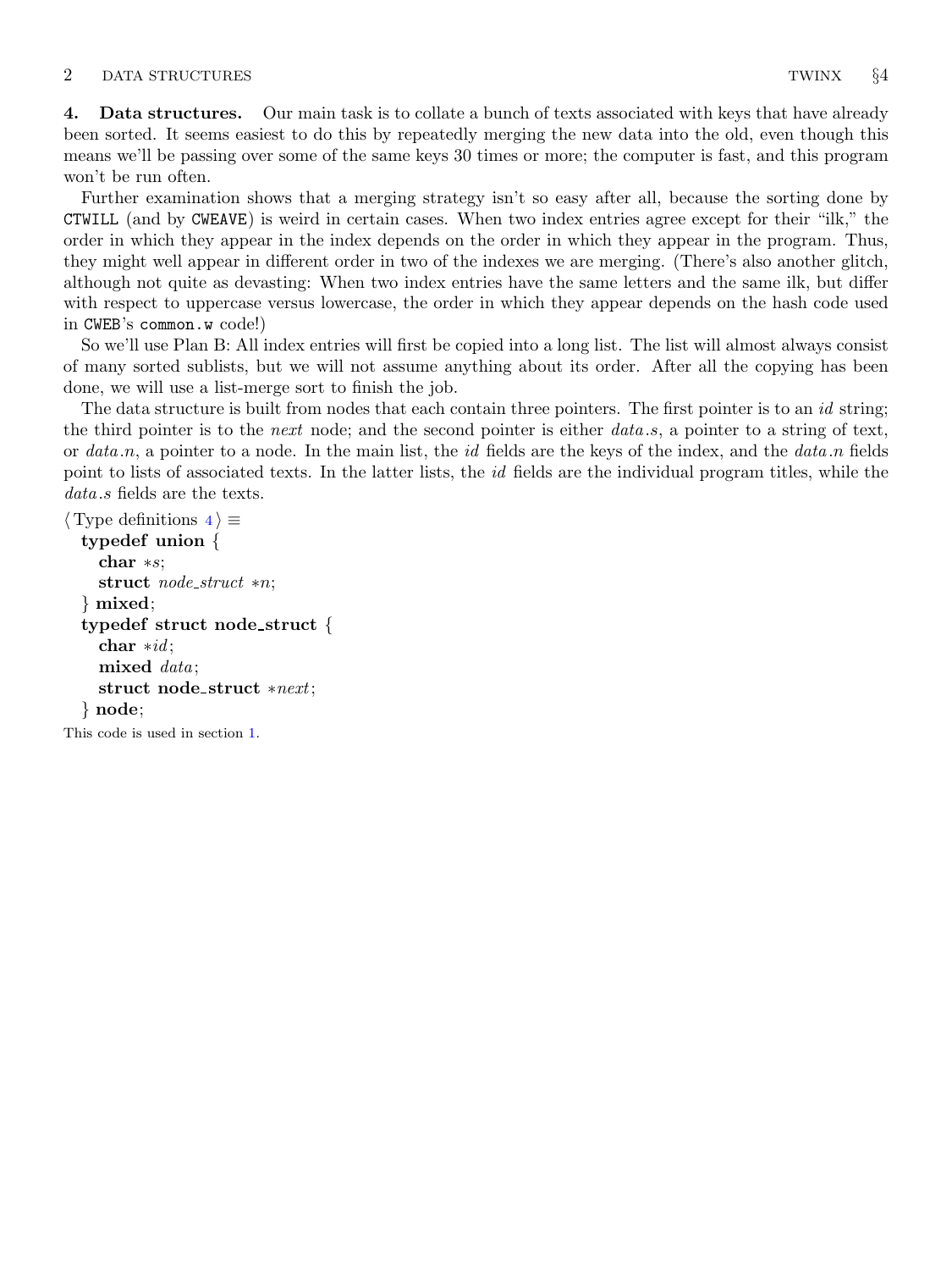<span id="page-3-0"></span>5. We copy strings into blocks of storage that are allocated as needed. Here's a routine that stashes away a given string. It makes no attempt to handle extremely long strings, because such strings will arise only if the input is all screwed up.

```
#define string_block_size 8192 \rightarrow number of bytes per string block \triangleleft
```

```
\langle Procedures 5 \rangle \equivchar *save\_string(s)char ∗s;
   {
      register char *p, *q;
     register int l;
      for (p \leftarrow s; *p; p++);
      l \leftarrow p - s + 1;if (l > string\_block\_size) {
        fprint(f (sider, "twinx: \text{Huge}_{\sqcup} string \sqcup'%, 20s... \sqcup \text{will}_{\sqcup} be \sqcup truncated! \n\uparrow n", s);l \leftarrow string\_block\_size; s[l-1] \leftarrow \text{'\`0';}}
      if (next\_string + l \geq bad\_string) {
         next\_string \leftarrow (char *) \ <i>malloc</i>(string-block_size);if (next\_string \equiv \Lambda) {
            fprint(f, stderr, "twinx: \text{``Not\_enough\_room\_for\_strings!}\n^n); exit(-1);}
         bad\_string \leftarrow next\_string + string\_block\_size;}
      for (p \leftarrow s, q \leftarrow next\_string; *p; p++) *q++ \leftarrow *p;*q \leftarrow \text{'\`0'; } next\_string \leftarrow q+1; return next\_string - l;}
See also sections 6, 17, and 20.
```
This code is used in section [1](#page-1-0).

6. Nodes are allocated with a similar but simpler mechanism.

```
\#define nodes_per_block 340
\langle Procedures 5 \rangle +≡
  \textbf{node} *new\_node()\{if (next\_node \equiv bad\_node) {
         next\_node \leftarrow (node *) \, \textit{calloc} (nodes\_per\_block, \textbf{sizeof} (node));if (next-node \equiv \Lambda) {
            fprint(f (stderr, "turnx: \text{__Not}_ \text{=}) \text{for}_ \text{=} \text{nodes!}\text{``}n"; \quad exit(-2);}
         bad\_node \leftarrow next\_node + nodes\_per\_block;}
      next\_node ++; return next\_node - 1;}
```
7. (Global variables  $2 \nightharpoonup + \equiv$  $2 \nightharpoonup + \equiv$ char  $*next\_string$ ,  $*bad\_string$ ; node ∗next node , ∗bad node ; node *header*;  $\Rightarrow$  the main list begins at *header .next*  $\triangleleft$ node sentinel;  $\triangleright$  intermediate lists will end at this node  $\triangleleft$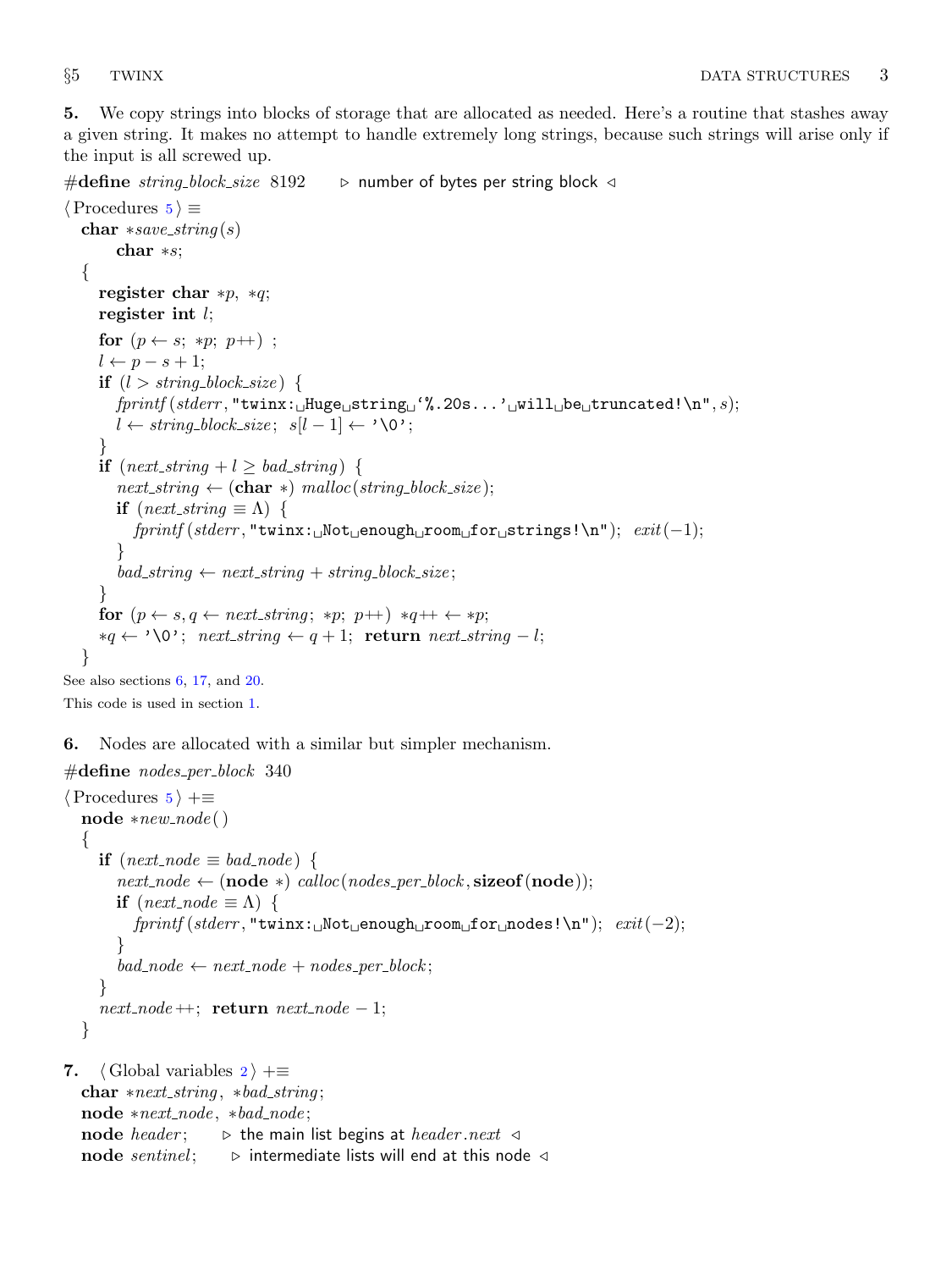## <span id="page-4-0"></span>4 DATA STRUCTURES TWINX §8

8. We don't really have to initialize the string and node storage pointers, because global variables are zero already. But we might as well be tidy and state the initial conditions explicitly.

It will be convenient to have extremely small and large keys in the dummy nodes.

 $\langle$  Initialize the data structures  $8 \rangle \equiv$  $next\text{-}string \leftarrow \text{A}; \text{ } next\text{-}node \leftarrow bad\text{-}node \leftarrow \text{A}; \text{ } header\text{-}next \leftarrow \text{A}; \text{ } header\text{-}id \leftarrow "full";$  $\triangleright$  smaller than any valid id  $\triangleleft$ sentinel  $id \leftarrow "$ <sub>⊔→</sub>{\200}";  $\rightarrow$  larger than any valid  $id \triangleleft$  $main\_node \leftarrow \& header;$ See also section [19.](#page-9-0) This code is used in section [1](#page-1-0). 9. (Local variables  $9 \geq$ 

register node \*main\_node;  $\triangleright$  current end of main list  $\triangleleft$ 

This code is used in section [1](#page-1-0).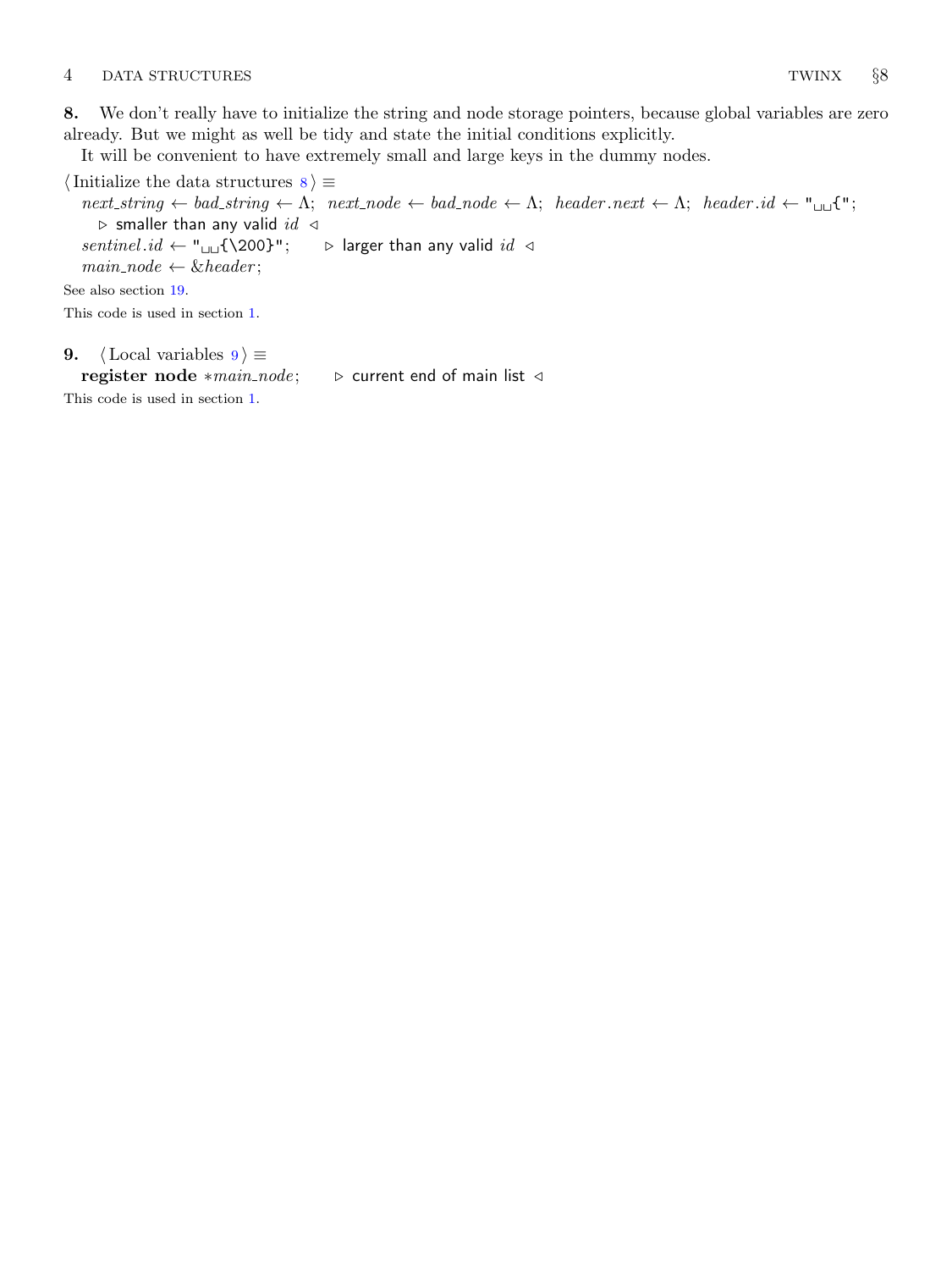<span id="page-5-0"></span>10. Copying. Lines in the index file f that we're reading either begin a new entry or continue a long entry. In the first case, the line begins with  $\I$  and then either  $\{\{key\}$  or  $\{\{key\}$  or  $\&\{key\}$ or  $\mathcal{F}_k$ ey} or  $\mathcal{F}_k$ ey} or just  $\mathcal{F}_k$  (These correspond to multi-character italic, single-digit italic, typewriter, bold, custom, variable, and roman styles.) In the second case, the line begins with a page number or  $\iota$ [; however, we recognize the second case by the fact that the previous line did not end with a period.

 $\langle$  Copy the index file f into the data structures 10  $\rangle \equiv$ 

while  $(1)$  { register node \*cur\_node;

```
if (fgets (buf,buf\_size, f) \equiv \Lambda) break; \triangleright end of file \triangleleftif (strncmp(buf, "\\I", 2) \equiv 0) {
       \langle Copy a new index entry into cur name and cur node 11;
       main\_node \rightarrow next \leftarrow new\_node(); main\_node \leftarrow main\_node \rightarrow next;main\_node \rightarrow id \leftarrow save\_string(cur\_name); main\_node \rightarrow data.n \leftarrow cur\_node;}
   else if (buf[0] \neq ' \n\infty')fprint(f (sider, "turnx: \text{1} \text{couldn'} t \text{d} \text{eal} \text{d} \text{with} \text{d}'','.10s... \text{d} \text{in} \text{d} \text{file} \text{d}''s! \text{ln}'', but ,\text{4} \text{arg} v);}
```
This code is used in section [1](#page-1-0).

```
11. (Copy a new index entry into cur name and cur node 11) \equivif (buf[4] \neq '{'}) {
     fprintf (stderr , "twinx: missing brace in file %s: '%.20s...'\n", ∗argv , buf ); break;
  }
   { register char *p, *q; register int bal \leftarrow 1;
      cur_name[0] \leftarrow \text{buf}[2]; cur_name[1] \leftarrow \text{buf}[3]; cur_name[2] \leftarrow \{';
     for (p \leftarrow \text{buf} + 5, q \leftarrow \text{cur_name} + 3; *p \wedge (\text{bal} \vee *p \equiv ' \{ ' \}; p++)if (*p \equiv '{'}) bal ++;
        else if (*p \equiv '}'') bal --;
        *q++ \leftarrow *p;}
     if (bal) \{fprint(f (siderr, "twinx: \text{unbalanced\_entry} \text{in} \text{of} \text{is}: \text{``%.} 20s... \text{``n", } * argv, \text{buf}); \text{ break};}
     if (*p++ \neq ',') {
        fprint(f (slderr, "twinx: _{\text{missing}_\text{u}comma_\text{u}in_\text{u}file_\text{w}'s: _{\text{u}}\%}.20s...'\text{w", } * \text{arg}v, \text{buf}); \text{ break};}
     if (*p++ \neq ' \sqcup') \{fprintf (stderr , "twinx: missing space in file %s: '%.20s...'\n", ∗argv , buf ); break;
      }
     *q \leftarrow \text{'\O}'; (Copy the text part of the index entry into cur_node12);
   }
```
This code is used in section 10.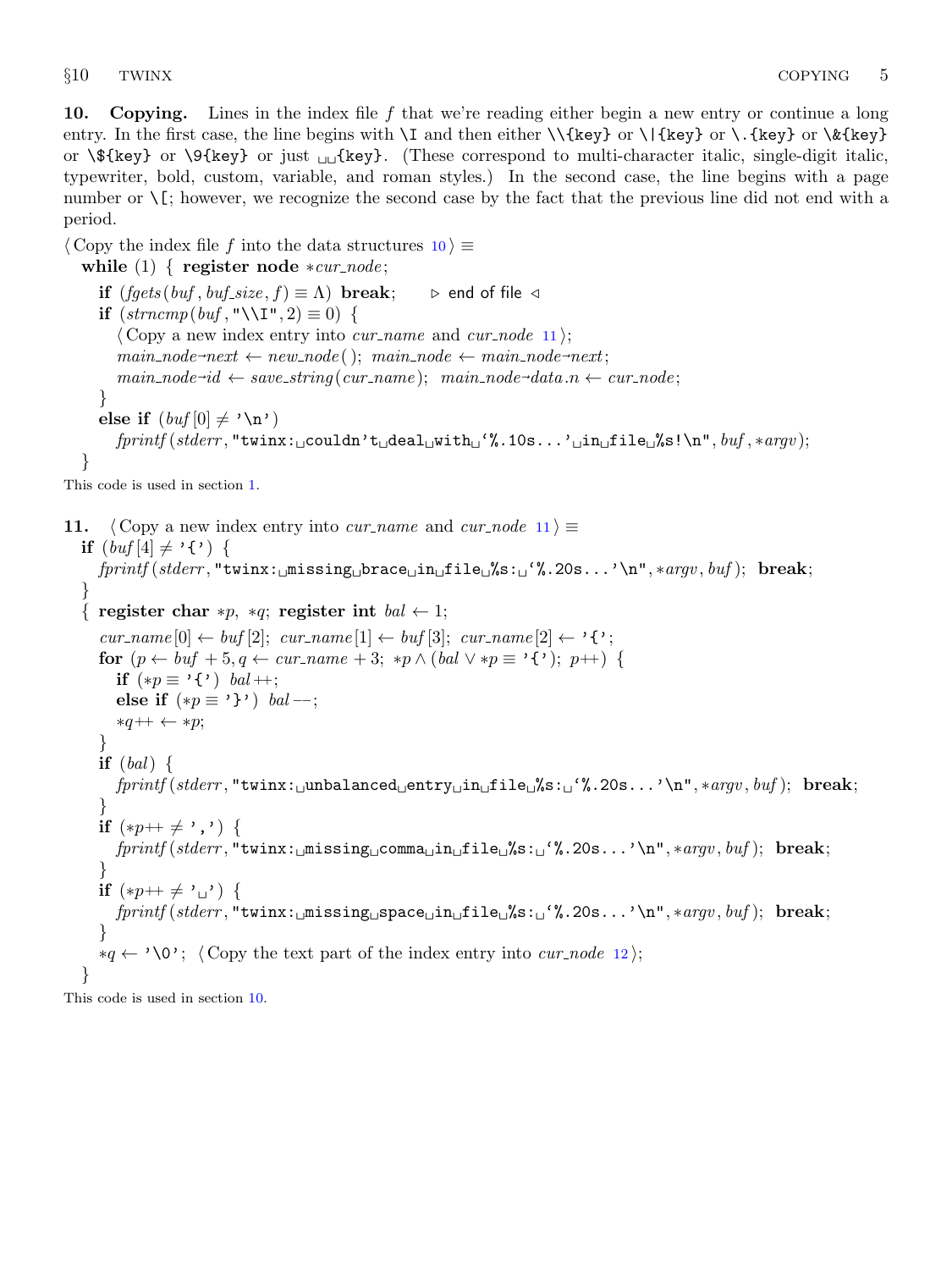<span id="page-6-0"></span>12. When we get here, p points to the beginning of the text following a key in the index. The index entry ends with the next period, possibly several lines hence. In the multiple-line case, cur node will point to the final line, which points to the penultimate line, etc.

 $\langle$  Copy the text part of the index entry into *cur\_node* 12 $\rangle \equiv$ 

```
{ int period_sensed \leftarrow 0;
    node ∗continuation;
    cur\_node \leftarrow new\_node(); cur\_node \rightarrow id \leftarrow save\_string(title); do {
        for (q \leftarrow p; *q \land *q \neq \land \land *q \neq \land \land *q \neq \land \land *q \neq \land \land *q \neq \land \land *q \neq \land \land *q \neq \land \land *q \neq \land \land *q \neq \land \land *q \neq \land \land *q \neq \land \land *q \neq \land \land *q \neq \land \land *q \neq \land *q \neq \land *q \neq \land *q \neq \land *q \neq \land *q \neq \land *q \neq \land *q \neq \land *q \neq \land *q \neq \land *q \neq \land *q \neq \land *q \neqif (*q \equiv ' . ') period_sensed ← 1;
         *q ← '\0'; cur_node-data s \leftarrow save\_string(p);if (period_sensed) break;
        continuation \leftarrow new_node(); \qquad \triangleright the id field is \Lambda \triangleleftcontinuation \neg next \leftarrow cur\_node; \quad cur\_node \leftarrow continuation; \quad p \leftarrow buf;} while (fgets (buf,buf\_size, f));if (\neg period\_sensed) {
        fprint(fstderr, "turn: _File_0\g_ended_@in_middle_0f_@entry_0f_0r_0\
        break;
    }
}
```
This code is used in section [11](#page-5-0).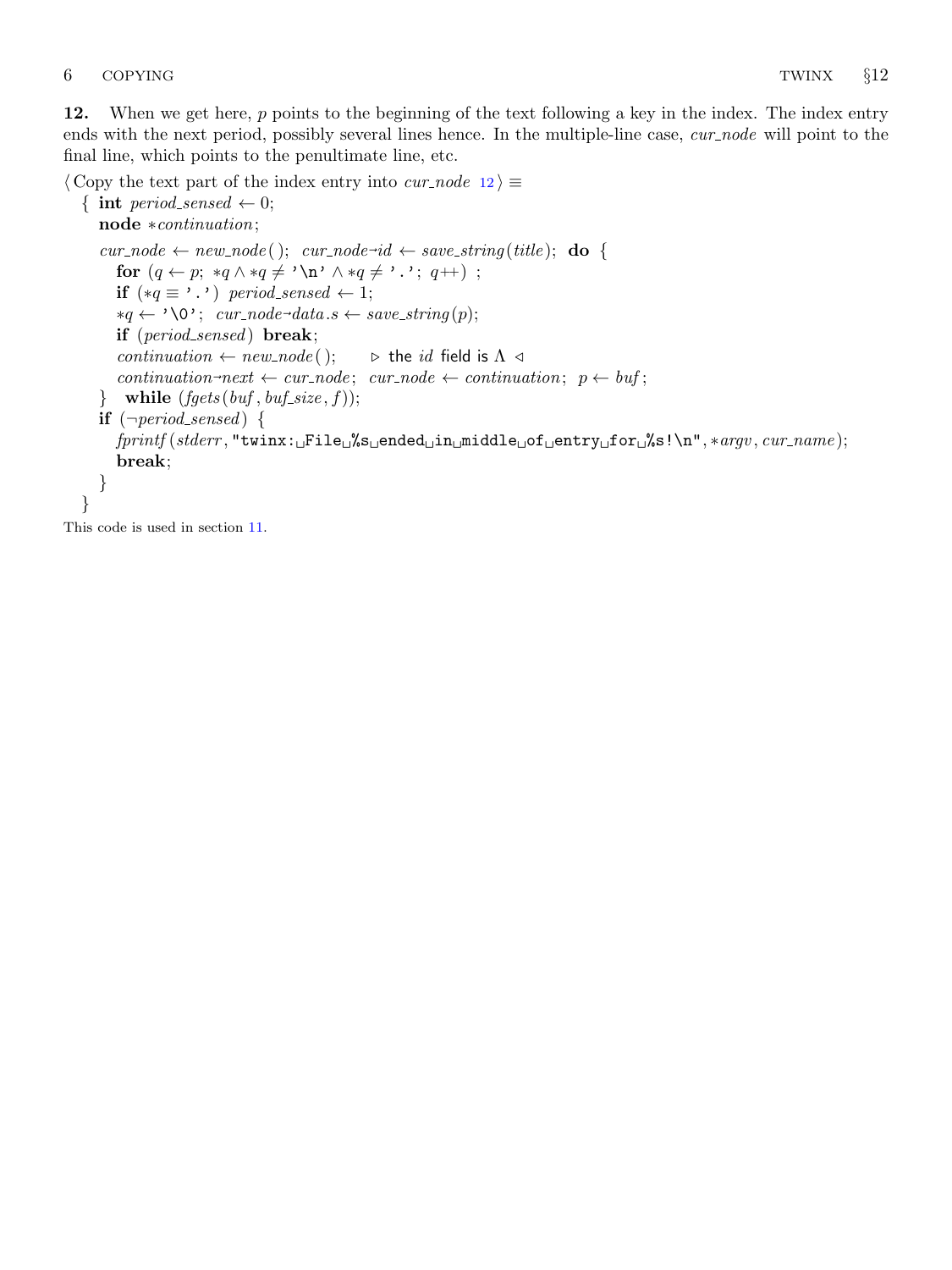<span id="page-7-0"></span>13. Sorting. Let us opt for simplicity instead of tuning up for speed. The idea in this step is to take a list that contains k ascending runs and reduce it to a list that contains  $\lceil k/2 \rceil$  runs, repeating until  $k = 1$ . We could make the program about twice as fast if we took the trouble to remember the boundaries of runs on the previous pass; here, every pass will be the same.

 $\langle$  Output the data structures to make a master index 13 $\rangle \equiv$ 

 $\langle$  Sort the main list, collapsing entries with the same id 14 $\rangle$ ;

 $\langle$  Output the main list in suitable T<sub>E</sub>X format [21](#page-9-0) $\rangle$ ;

This code is used in section [1](#page-1-0).

14. The *compare* subroutine, which specifies the relative order of id fields in two nodes, appears below. Let's get the sorting logic right first.

The algorithm is, in fact, rather pretty—I hate to say cute, but that's the word that comes to mind. Some day I must write out the nice invariant relations in these loops. Too bad it's not more efficient.

Remember that header id is  $-\infty$  and sentinel id is  $+\infty$ . Also remember that the main list begins and ends at the header node.

 $\langle$  Sort the main list, collapsing entries with the same  $id$  14 $\rangle \equiv$ 

```
main\_node \rightarrow next \leftarrow \& header;while (1) { register node *p, *q, *r, *s, *t;
   t \leftarrow \& header; r \leftarrow t \neg next;while (1) \{if (r \equiv \& header) break;
      p \leftarrow s \leftarrow r; (Advance s until it exceeds r \leftarrow s-next 15);
     if (r \equiv \& header) break;
      s\text{-}next \leftarrow \&sentinel; \quad q \leftarrow s \leftarrow r; \quad \text{(Advance } s \text{ until it exceeds } r \leftarrow s\text{-}next \quad 15);16 \rangle;t<sup>-next</sup> \leftarrow r;
   }
  if (t \equiv \& header) break;
}
```
This code is used in section 13.

```
15. \langle Advance s until it exceeds r \leftarrow s-next 15 \rangle \equivdo { register int d;
        r \leftarrow s \text{-}next; d \leftarrow compare(s,r);if (d > 0) break;
                                                        id > r \rightarrow id \; \triangleleftif (d \equiv 0) \{<br>collapse(s, r);
                                             id \leftarrow r \rightarrow id \triangleleft\triangleright put r's data into s's list \trianglelefts \rightarrow next \leftarrow r\triangleright node r will be unclaimed garbage \triangleleft}
        else s \leftarrow r; \triangleright this is the normal case, s \rightarrow id \lt r \rightarrow id \lt \pi\} while (1);
```
This code is used in section 14.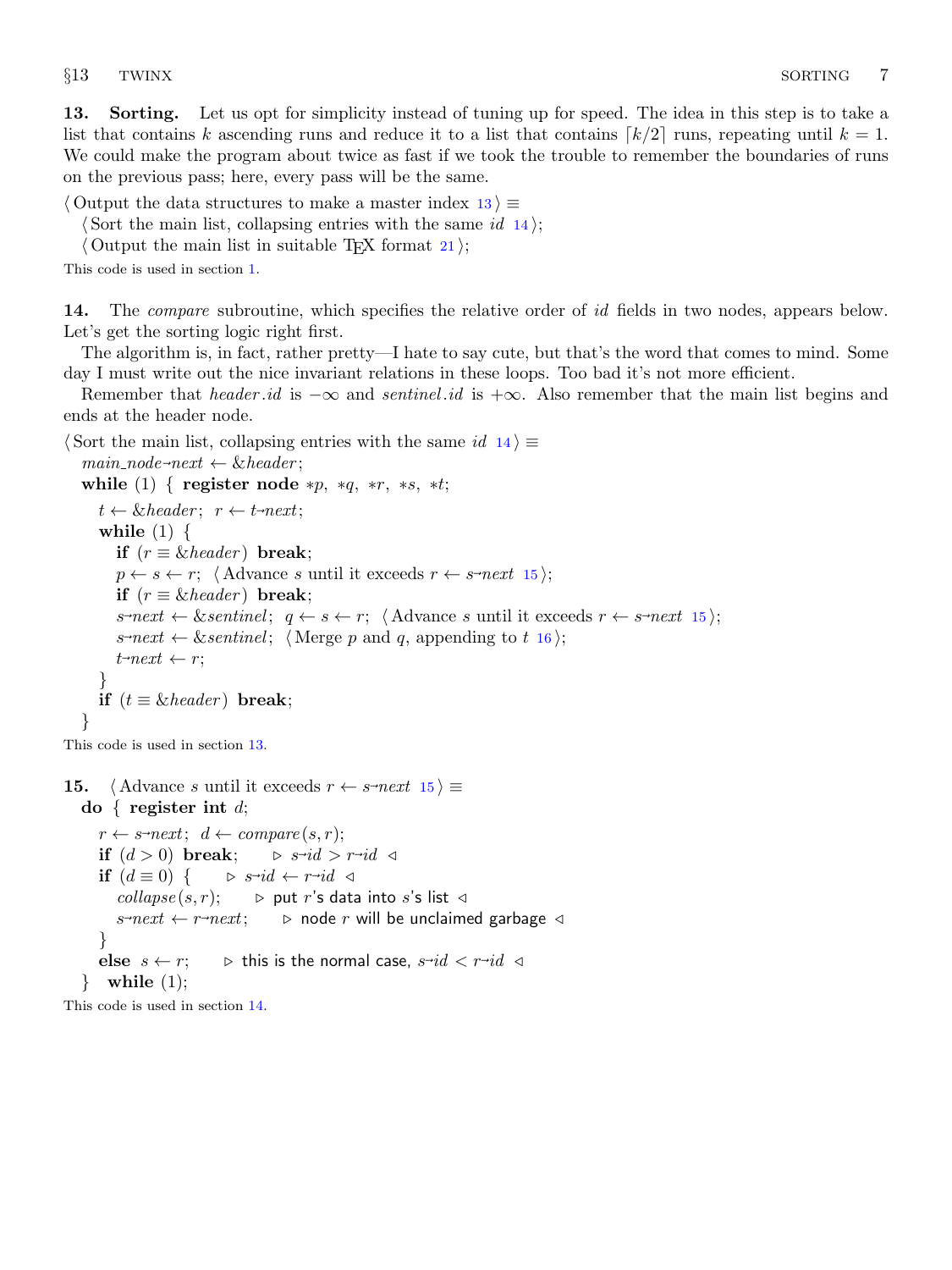<span id="page-8-0"></span>16. Merging takes place in such a way that sorting is stable. Thus, index entries for a key that appears in different programs will remain in the order of the .tex files on the command line.

 $\langle$  Merge p and q, appending to t 16  $\rangle \equiv$ 

```
do { register int d;
       d \leftarrow \text{compare}(p, q);if (d > 0) \{id > q \rightarrow id \; \triangleleftt<sup>-next</sup> \leftarrow q; t \leftarrow q; q \leftarrow q-next;
       }
        else if (d < 0) { \Rightarrow p-id < q-id \triangleleftt<sup>-next</sup> \leftarrow p; \qquad \triangleright p-
                                               id < q \rightarrow id \; \triangleleftt \leftarrow p; \ \ p \leftarrow p \neg next;}
       else if (p \equiv \&sentinel) break;
       else {
           collapse(p, q); \rightarrow put q's data into p's list \triangleleftq \leftarrow q \rightarrow next;}
    \} while (1);
This code is used in section 14.
```
17. Comparison is a three-stage process in general. First we compare the keys without regarding case or format type. If they are equal with respect to that criterion, we try again, with case significant. If they are still equal, we look at the format characters (the first two characters of the id field).

```
\langle5 \rangle +≡
  int compare (p, q)node *p, *q;
   { register unsigned char *p, *q;
      \textbf{for} \,\, (pp \leftarrow (\textbf{unsigned char } *) \,\, p\text{-}id + 3,\, qq \leftarrow (\textbf{unsigned char } *) \,\, q\text{-}id + 3; \,\, \ast pp \wedge ord[\ast pp] \equiv ord[\ast qq];pp ++, qq +);
      if (*pp \vee *qq) return ord [*pp] - ord[*qq];
      for (pp \leftarrow (unsigned char *) p-id + 3, qq \leftarrow (unsigned char *) q-id + 3; *pp \wedge *pp \equiv *qq;
               pp ++, qq ++);
      if (*pp \vee *qq) return (int) *p - (int) *qq;if (p \rightarrow id[0] \neq q \rightarrow id[0]) return p \rightarrow id[0] - q \rightarrow id[0];return p \rightarrow id[1] - q \rightarrow id[1];}
```
18. The collation order follows a string copied from CWEAVE.

```
\langle2 \rangle +≡
  char collate [102]; \rightarrow collation order \triangleleftchar ord[256]; \rightarrow rank in collation order \triangleleft
```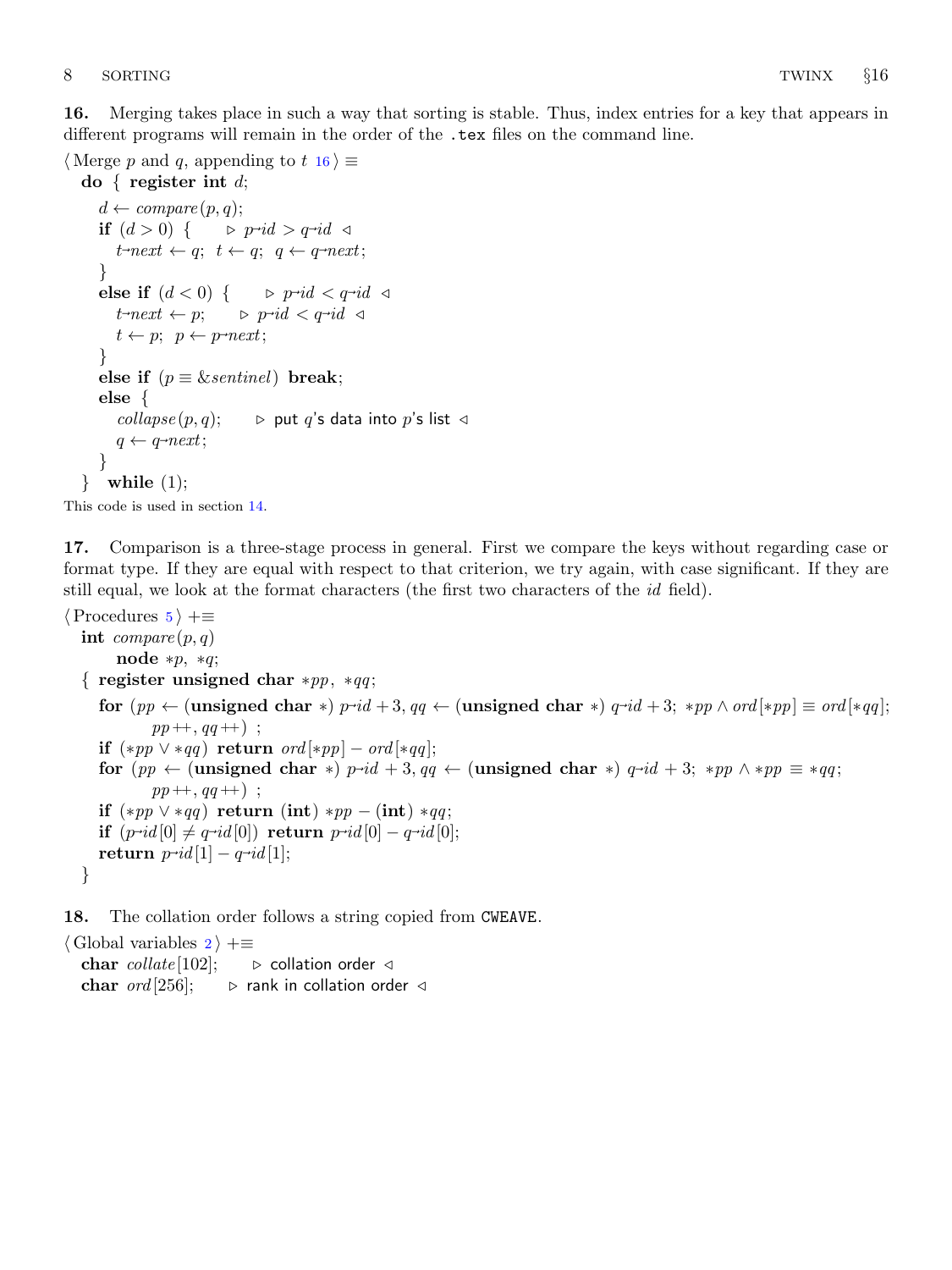<span id="page-9-0"></span>19. The right brace is placed lowest in collating order, because each key is actually followed by a right brace when we are sorting.

Apology: I haven't had time to update this part of the program to allow 8-bit characters. At present the data is assumed to be 7-bit ASCII, as it was in the early versions of CWEAVE.

```
\{Initialize the data structures 8 \} + \equivcollate [0] \leftarrow 0; \ \ \text{stropy}(collate + 1,"} \1\2\3\4\5\6\7\10\11\12\13\14\15\16\17\20\21\22\23\24\25\26\27\30\31\32\33\34\
        \35\36\37!\42#$%&'()*+,−./:;<=>?@[\\]^'{|~_abcdefghijklmnopqrstuvwxyz0123456789");
  { register int j;
     for (j \leftarrow 1; \text{ collate}[j]; j++) \text{ ord}[\text{collate}[j]] \leftarrow j;ord [128] ← j; \triangleright this affects the ordering of sentinel .id \triangleleftfor (j \leftarrow 'A'; j \leq 'Z'; j++) ord [j] \leftarrow \text{ord}[\text{tolower}(j)];}
```
20. When two lists are combined, we put the data from the second node before the data from the first node, because we are going to reverse the order when printing. After this procedure has acted, the field q~ data .n should not be considered an active pointer.

```
\langle5 \rangle +≡
   \textit{collapse}(p, q)node *p, *q;
   { register node ∗x;
        for (x \leftarrow q \rightarrow data.n; x \rightarrow next; x \leftarrow x \rightarrow next);
        x\rightarrow next \leftarrow p\rightarrow data.n; \ p\rightarrow data.n \leftarrow q\rightarrow data.n;}
```
21. The only remaining trick is to format the underline characters properly, especially in the "custom" format when they must become x's.

```
\langle Output the main list in suitable T<sub>EX</sub> format 21 \equiv{ register node ∗x;
    print(f("\l\input_1cttwinxmac\n');
     for (x \leftarrow header.next; x \neq \& header; x \leftarrow x \rightarrow next) {
       printf ("\\I"); \langle22\rangle;
       \langle Output the lines of x \rightarrow data.n23\rangle;
     }
    printf("\\fin\n");
  }
```
This code is used in section [13](#page-7-0).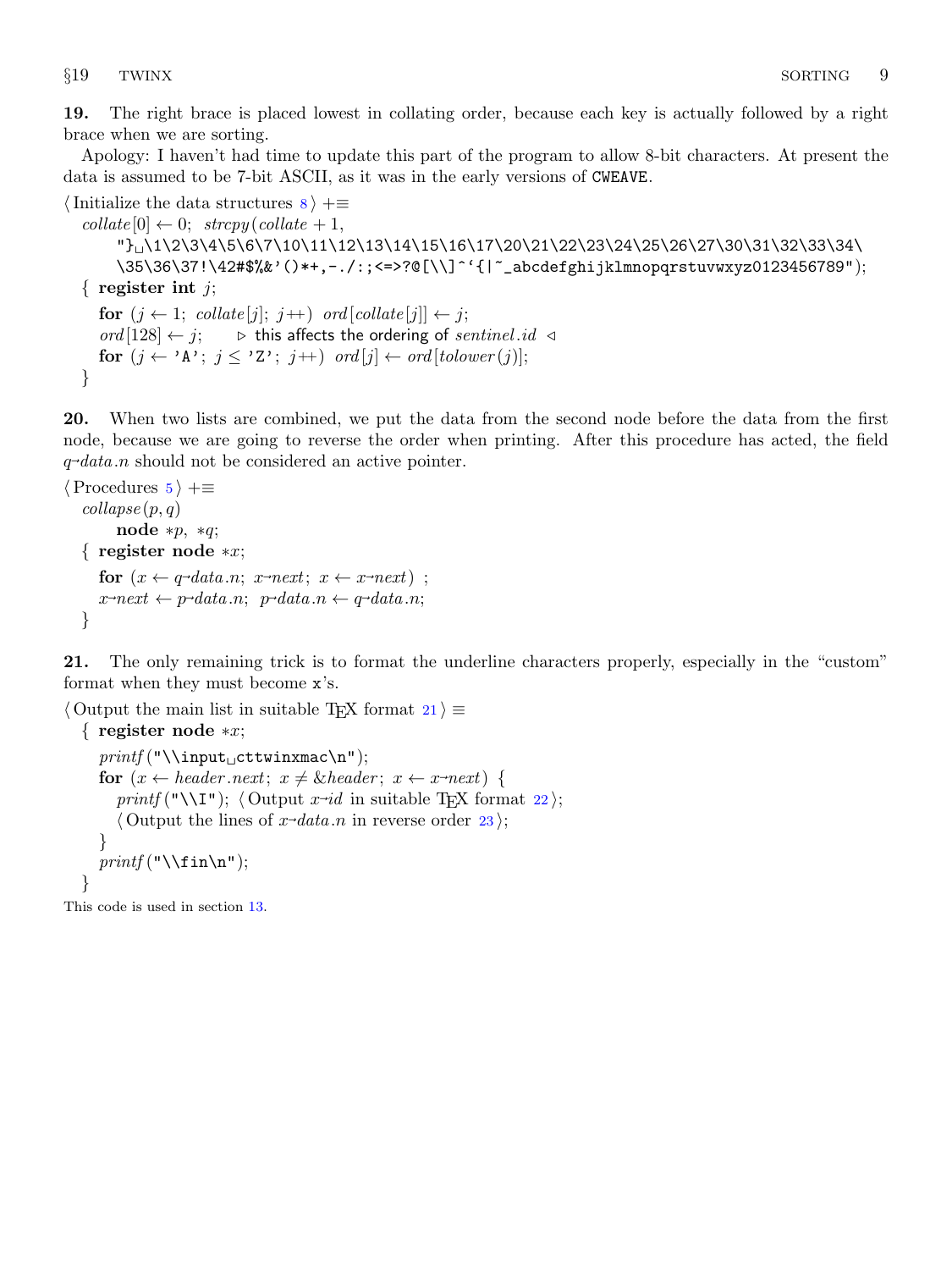```
22. \langle Output x<sup>-id</sup> in suitable T<sub>E</sub>X format 22\rangle \equiv{ register char *p \leftarrow x \rightarrow id;if (*p \equiv ' \sqcup') \{if (*(p+1) \neq ' \rightharpoonup') goto unknown;
        goto known;
     }
     if (*p \neq '\ \ \setminus) goto unknown;
     switch (*(p+1)) {
     case '\\': case '|': case '.': case '&': case '9': printf ("\\%c", *(p+1)); goto known;
     case '\mathfrak{s}': printf ("\mathfrak{s}');
        for (p + = 3; *p \neq ''; p+)
           if (*p \equiv ') putchar (\star x);
           else putchar(*p);putchar(<b>'</b>math>); goto done;
     default: goto unknown;
     }
  unknown: fprint(f (stderr, "twinx: "s'') has "unknown" format! \n", p);known:
     for (p + = 2; *p; p++) {
        if (*p \equiv ') putchar (\' \ \ \ \ \ \ \putchar(*p);}
  done:;
  }
This code is used in section 21.
23. \langle Output the lines of x-data n in reverse order 23 \rangle \equiv{ register node *y \leftarrow x-data.n, *z \leftarrow \Lambda;
```

```
while (y) \{ \text{register node} * w; \}w \leftarrow y\text{-}next; y\text{-}next \leftarrow z; z \leftarrow y; y \leftarrow w;}
   while (z) \{if (z~
id ) printf ("\\unskip, {\\sc %s}~", z~
id );
      fputs(z\rightarrow data.s, stdout); z \leftarrow z\rightarrow next;if (z) putchar (\cdot \n\cdot);
      else puts("."}
}
```
This code is used in section [21](#page-9-0).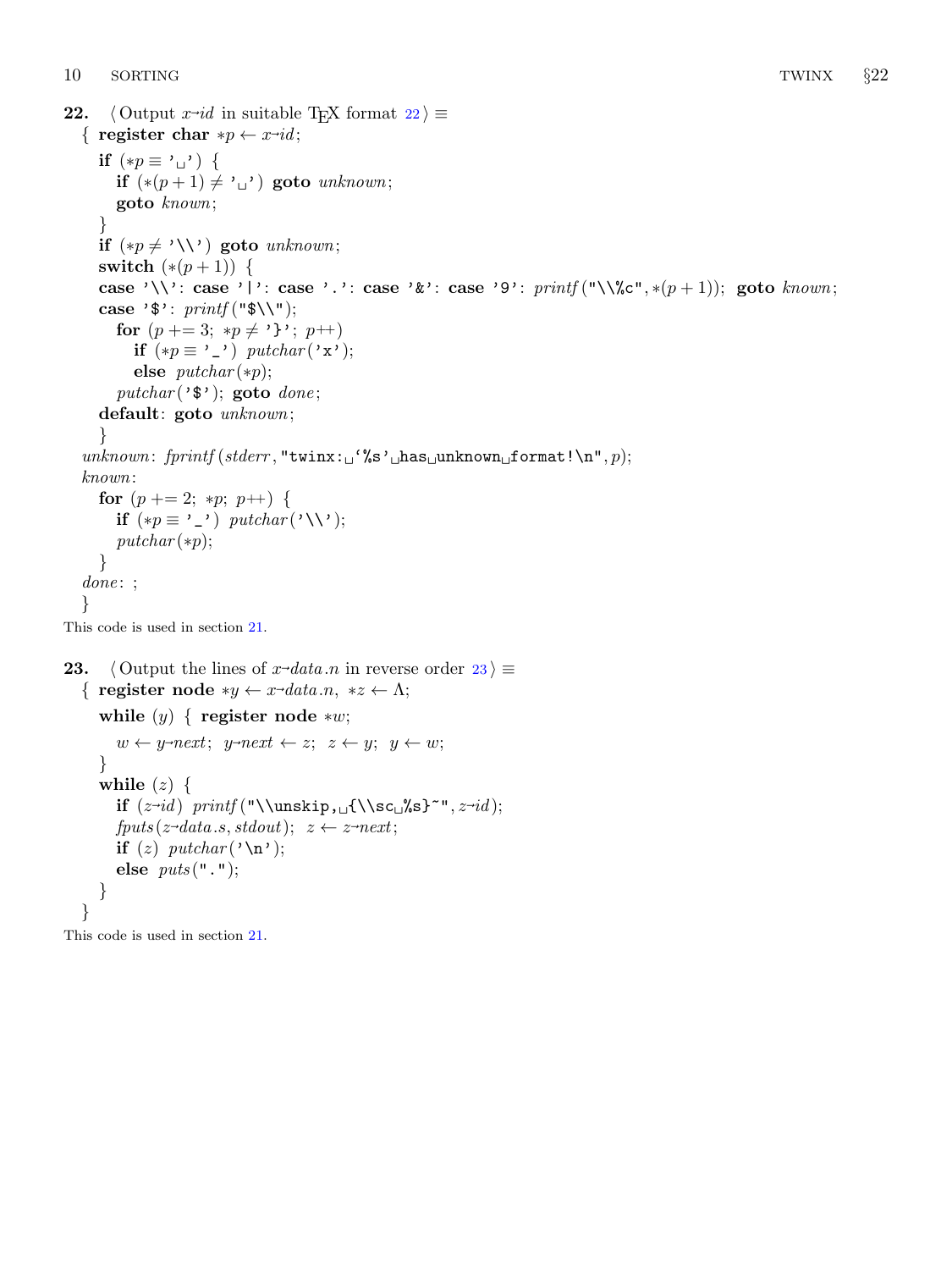24. Index.

<span id="page-11-0"></span> $\S 24$  TWINX INDEX 11 s: [4](#page-2-0), [5,](#page-3-0) [14.](#page-7-0) save\_string:  $\frac{5}{0}$ , [10,](#page-5-0) [12](#page-6-0). sentinel: [7,](#page-3-0) [8,](#page-4-0) [14](#page-7-0), [16,](#page-8-0) [19](#page-9-0). stderr: [1,](#page-1-0) [3,](#page-1-0) [5,](#page-3-0) [6,](#page-3-0) [10,](#page-5-0) [11,](#page-5-0) [12,](#page-6-0) [22.](#page-10-0) stdout: [23](#page-10-0). strcpy: [19.](#page-9-0)  $string\_block\_size:$  [5.](#page-3-0) strlen: [1](#page-1-0). strncmp: [3,](#page-1-0) [10.](#page-5-0)  $strong: 1.$  $strong: 1.$ t:  $14$ . *title*:  $\frac{2}{3}$ , [3,](#page-1-0) [12.](#page-6-0) tolower: [19.](#page-9-0)  $unknown: \quad 22.$  $unknown: \quad 22.$  $unknown: \quad 22.$ w: [23](#page-10-0).  $x: \quad 20, \ \frac{21}{1}$  $x: \quad 20, \ \frac{21}{1}$  $x: \quad 20, \ \frac{21}{1}$ .  $y: \quad 23.$  $y: \quad 23.$  $z: \quad 23.$  $z: \quad 23.$ 

 $\arg c: \quad 1.$  $\arg c: \quad 1.$  $argv: \quad 1, 3, 10, 11, 12.$  $argv: \quad 1, 3, 10, 11, 12.$  $argv: \quad 1, 3, 10, 11, 12.$  $argv: \quad 1, 3, 10, 11, 12.$  $argv: \quad 1, 3, 10, 11, 12.$  $argv: \quad 1, 3, 10, 11, 12.$  $argv: \quad 1, 3, 10, 11, 12.$  $argv: \quad 1, 3, 10, 11, 12.$  $argv: \quad 1, 3, 10, 11, 12.$  $argv: \quad 1, 3, 10, 11, 12.$  $bad\_node: 6, 7, 8.$  $bad\_node: 6, 7, 8.$  $bad\_node: 6, 7, 8.$  $bad\_node: 6, 7, 8.$  $bad\_node: 6, 7, 8.$  $bad\_node: 6, 7, 8.$  $bad\_string: 5, 7, 8.$  $bad\_string: 5, 7, 8.$  $bad\_string: 5, 7, 8.$  $bad\_string: 5, 7, 8.$  $bad\_string: 5, 7, 8.$  $bad\_string: 5, 7, 8.$  $bad\_string: 5, 7, 8.$ bal: [11.](#page-5-0)  $buf: 2, 3, 10, 11, 12.$  $buf: 2, 3, 10, 11, 12.$  $buf: 2, 3, 10, 11, 12.$  $buf: 2, 3, 10, 11, 12.$  $buf: 2, 3, 10, 11, 12.$  $buf: 2, 3, 10, 11, 12.$  $buf: 2, 3, 10, 11, 12.$  $buf: 2, 3, 10, 11, 12.$  $buf: 2, 3, 10, 11, 12.$  $buf: 2, 3, 10, 11, 12.$  $buf\_size: 2, 3, 10, 12.$  $buf\_size: 2, 3, 10, 12.$  $buf\_size: 2, 3, 10, 12.$  $buf\_size: 2, 3, 10, 12.$  $buf\_size: 2, 3, 10, 12.$  $buf\_size: 2, 3, 10, 12.$  $buf\_size: 2, 3, 10, 12.$  $buf\_size: 2, 3, 10, 12.$  $buf\_size: 2, 3, 10, 12.$ calloc: [6.](#page-3-0) collapse: [15,](#page-7-0) [16](#page-8-0), [20](#page-9-0). collate : [18,](#page-8-0) [19.](#page-9-0) compare: [14](#page-7-0), [15,](#page-7-0) [16](#page-8-0), [17.](#page-8-0) continuation: [12](#page-6-0).  $cur_name: \quad 2, 10, 11, 12.$  $cur_name: \quad 2, 10, 11, 12.$  $cur_name: \quad 2, 10, 11, 12.$  $cur_name: \quad 2, 10, 11, 12.$  $cur_name: \quad 2, 10, 11, 12.$  $cur_name: \quad 2, 10, 11, 12.$  $cur_name: \quad 2, 10, 11, 12.$  $cur_name: \quad 2, 10, 11, 12.$  $cur\_node: \; 10, 12.$  $cur\_node: \; 10, 12.$  $cur\_node: \; 10, 12.$  $cur\_node: \; 10, 12.$ d:  $\frac{15}{.6}$ . data:  $\frac{4}{10}$  $\frac{4}{10}$  $\frac{4}{10}$ , 10, [12,](#page-6-0) [20](#page-9-0), [23.](#page-10-0)  $done: \underline{22}$  $done: \underline{22}$  $done: \underline{22}$ . exit: [5,](#page-3-0) [6](#page-3-0).  $f: \underline{2}.$ fclose: [1.](#page-1-0) fgets: [3,](#page-1-0) [10,](#page-5-0) [12.](#page-6-0) fopen: [1.](#page-1-0)  $fprint: \quad 1, 3, 5, 6, 10, 11, 12, 22.$  $fprint: \quad 1, 3, 5, 6, 10, 11, 12, 22.$  $fprint: \quad 1, 3, 5, 6, 10, 11, 12, 22.$  $fprint: \quad 1, 3, 5, 6, 10, 11, 12, 22.$  $fprint: \quad 1, 3, 5, 6, 10, 11, 12, 22.$  $fprint: \quad 1, 3, 5, 6, 10, 11, 12, 22.$  $fprint: \quad 1, 3, 5, 6, 10, 11, 12, 22.$  $fprint: \quad 1, 3, 5, 6, 10, 11, 12, 22.$  $fprint: \quad 1, 3, 5, 6, 10, 11, 12, 22.$  $fprint: \quad 1, 3, 5, 6, 10, 11, 12, 22.$  $fprint: \quad 1, 3, 5, 6, 10, 11, 12, 22.$  $fprint: \quad 1, 3, 5, 6, 10, 11, 12, 22.$  $fprint: \quad 1, 3, 5, 6, 10, 11, 12, 22.$  $fprint: \quad 1, 3, 5, 6, 10, 11, 12, 22.$  $fprint: \quad 1, 3, 5, 6, 10, 11, 12, 22.$  $fprint: \quad 1, 3, 5, 6, 10, 11, 12, 22.$  $fprint: \quad 1, 3, 5, 6, 10, 11, 12, 22.$  $fputs: 23.$  $fputs: 23.$ header:  $\overline{7}$  $\overline{7}$  $\overline{7}$ , [8](#page-4-0), [14,](#page-7-0) [21.](#page-9-0) *id*:  $\underline{4}$  $\underline{4}$  $\underline{4}$ , [8,](#page-4-0) [10](#page-5-0), [12,](#page-6-0) [14](#page-7-0), [15,](#page-7-0) [16](#page-8-0), [17,](#page-8-0) [19](#page-9-0), [22,](#page-10-0) [23](#page-10-0).  $j: \underline{19}$  $j: \underline{19}$  $j: \underline{19}$ .  $known: \underline{22}.$  $known: \underline{22}.$  $known: \underline{22}.$  $l: \underline{5}$ .  $main: \underline{1}$ .  $main\_node: 8, 9, 10, 14.$  $main\_node: 8, 9, 10, 14.$  $main\_node: 8, 9, 10, 14.$  $main\_node: 8, 9, 10, 14.$  $main\_node: 8, 9, 10, 14.$  $main\_node: 8, 9, 10, 14.$  $main\_node: 8, 9, 10, 14.$  $main\_node: 8, 9, 10, 14.$ malloc: [5.](#page-3-0) mixed: [4.](#page-2-0)  $n: \underline{4}.$  $new-node: 6, 10, 12.$  $new-node: 6, 10, 12.$  $new-node: 6, 10, 12.$  $new-node: 6, 10, 12.$  $new-node: 6, 10, 12.$  $new-node: 6, 10, 12.$ *next*:  $\underline{4}$  $\underline{4}$  $\underline{4}$ , [7,](#page-3-0) [8](#page-4-0), [10,](#page-5-0) [12](#page-6-0), [14,](#page-7-0) [15,](#page-7-0) [16](#page-8-0), [20,](#page-9-0) [21](#page-9-0), [23.](#page-10-0) *next\_node*:  $6, 7, 8$  $6, 7, 8$  $6, 7, 8$  $6, 7, 8$  $6, 7, 8$ . next\_string:  $5, 7, 8$  $5, 7, 8$  $5, 7, 8$  $5, 7, 8$  $5, 7, 8$ . node: [4](#page-2-0), [6,](#page-3-0) [7](#page-3-0), [9,](#page-4-0) [10](#page-5-0), [12,](#page-6-0) [14,](#page-7-0) [17](#page-8-0), [20,](#page-9-0) [21](#page-9-0), [23.](#page-10-0) node\_struct:  $\frac{4}{3}$ .  $nodes\_per\_block: 6$ . ord:  $17, 18, 19$  $17, 18, 19$  $17, 18, 19$  $17, 18, 19$  $17, 18, 19$ . p:  $3, 5, 11, 14, 17, 20, 22.$  $3, 5, 11, 14, 17, 20, 22.$  $3, 5, 11, 14, 17, 20, 22.$  $3, 5, 11, 14, 17, 20, 22.$  $3, 5, 11, 14, 17, 20, 22.$  $3, 5, 11, 14, 17, 20, 22.$  $3, 5, 11, 14, 17, 20, 22.$  $3, 5, 11, 14, 17, 20, 22.$  $3, 5, 11, 14, 17, 20, 22.$  $3, 5, 11, 14, 17, 20, 22.$  $3, 5, 11, 14, 17, 20, 22.$  $3, 5, 11, 14, 17, 20, 22.$  $3, 5, 11, 14, 17, 20, 22.$ period\_sensed: [12](#page-6-0). *pp*:  $17$ . printf: [21,](#page-9-0) [22](#page-10-0), [23](#page-10-0). putchar: [22,](#page-10-0) [23.](#page-10-0) puts: [23.](#page-10-0) q:  $\frac{3}{5}$  $\frac{3}{5}$  $\frac{3}{5}$ ,  $\frac{11}{14}$  $\frac{11}{14}$  $\frac{11}{14}$ ,  $\frac{14}{17}$ ,  $\frac{20}{14}$  $\frac{20}{14}$  $\frac{20}{14}$ .  $qq: \underline{17}.$  $qq: \underline{17}.$  $qq: \underline{17}.$  $r: \underline{14}$  $r: \underline{14}$  $r: \underline{14}$ .